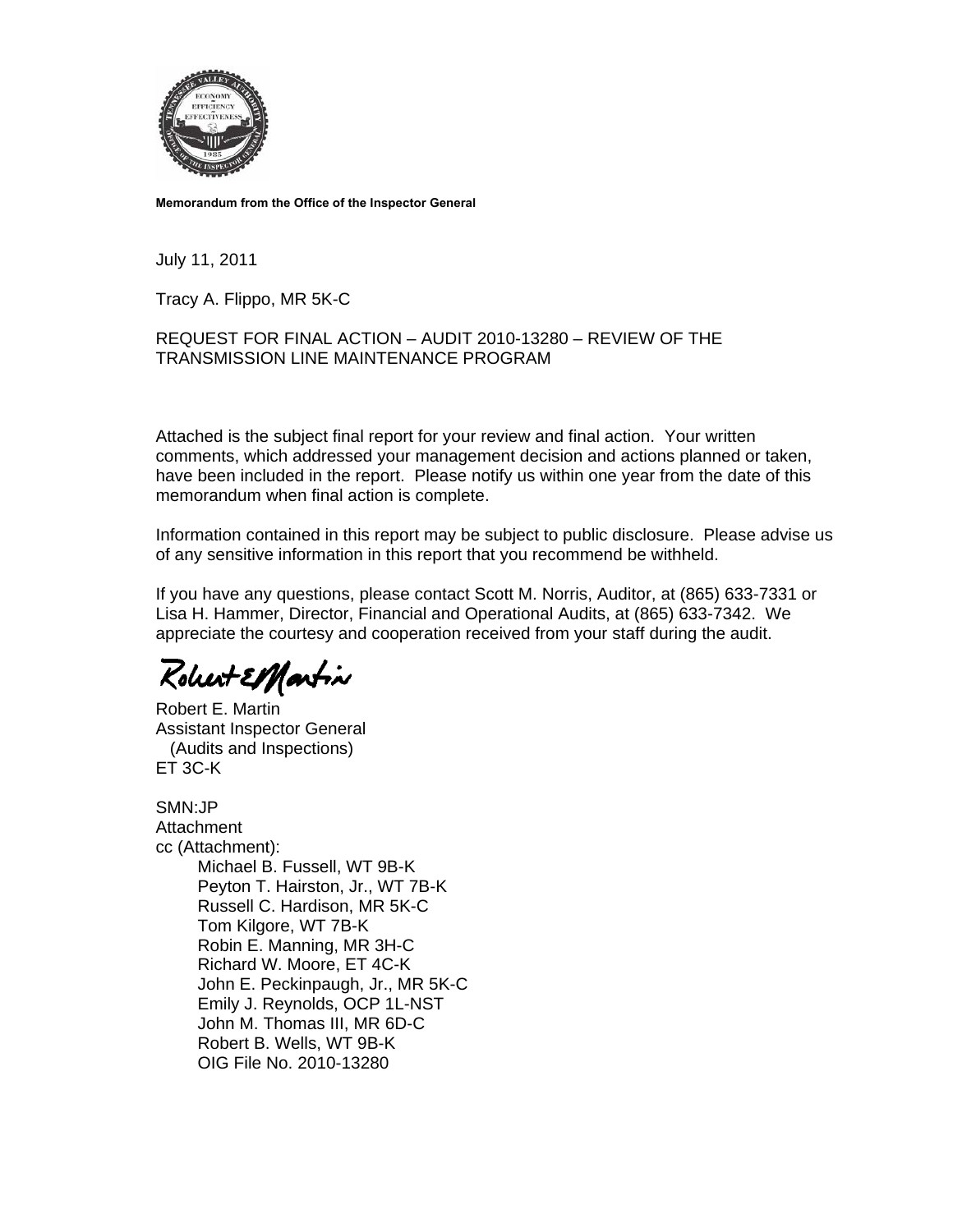

Office of the Inspector General



To the Vice President, Transmission Operations and Maintenance

# **REVIEW OF THE TRANSMISSION LINE MAINTENANCE PROGRAM**

Audit Team Scott M. Norris Amy R. Rush David S. Shields Audit 2010-13280 July 11, 2011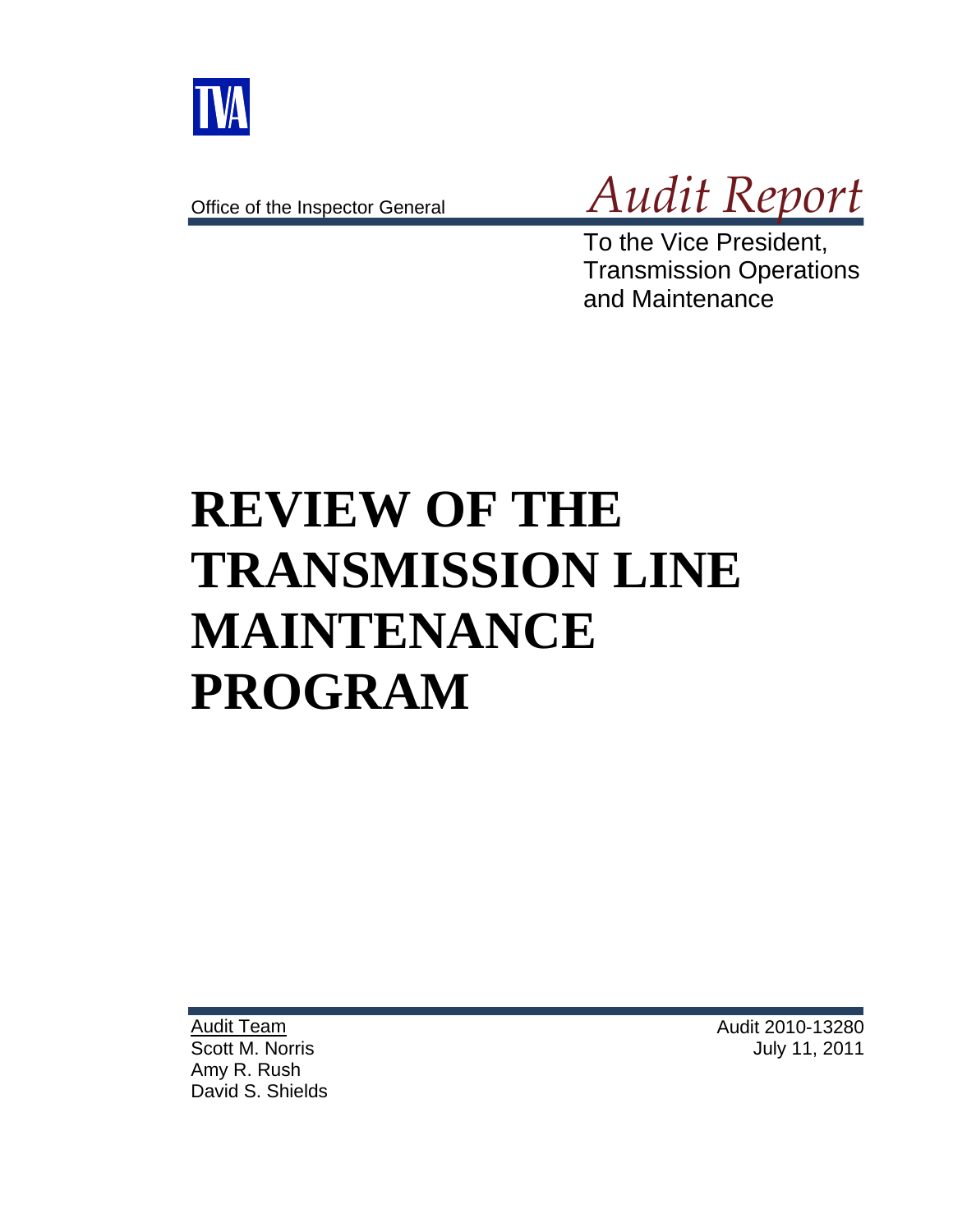# **ACRONYMS AND ABBREVIATIONS**

| <b>ALS</b>   | <b>Applied Line Services</b>                                         |
|--------------|----------------------------------------------------------------------|
| <b>ECATA</b> | <b>Environmental Compliance and Awareness Training</b><br>Assessment |
| <b>ETAT</b>  | <b>Electronic Training Assessment Tool</b>                           |
| kV           | Kilovolts                                                            |
| <b>NERC</b>  | North American Electric Reliability Council                          |
| <b>OIG</b>   | Office of the Inspector General                                      |
| <b>PMTM</b>  | <b>Project Manager for Transmission Maintenance</b>                  |
| <b>PSO</b>   | <b>Power System Operations</b>                                       |
| <b>ROW</b>   | Right-of-Way                                                         |
| <b>RRO</b>   | <b>Regional Reliability Organization</b>                             |
| <b>TOM</b>   | <b>Transmission Operations and Maintenance</b>                       |
| <b>TSC</b>   | <b>Transmission Service Center</b>                                   |
| <b>TVA</b>   | Tennessee Valley Authority                                           |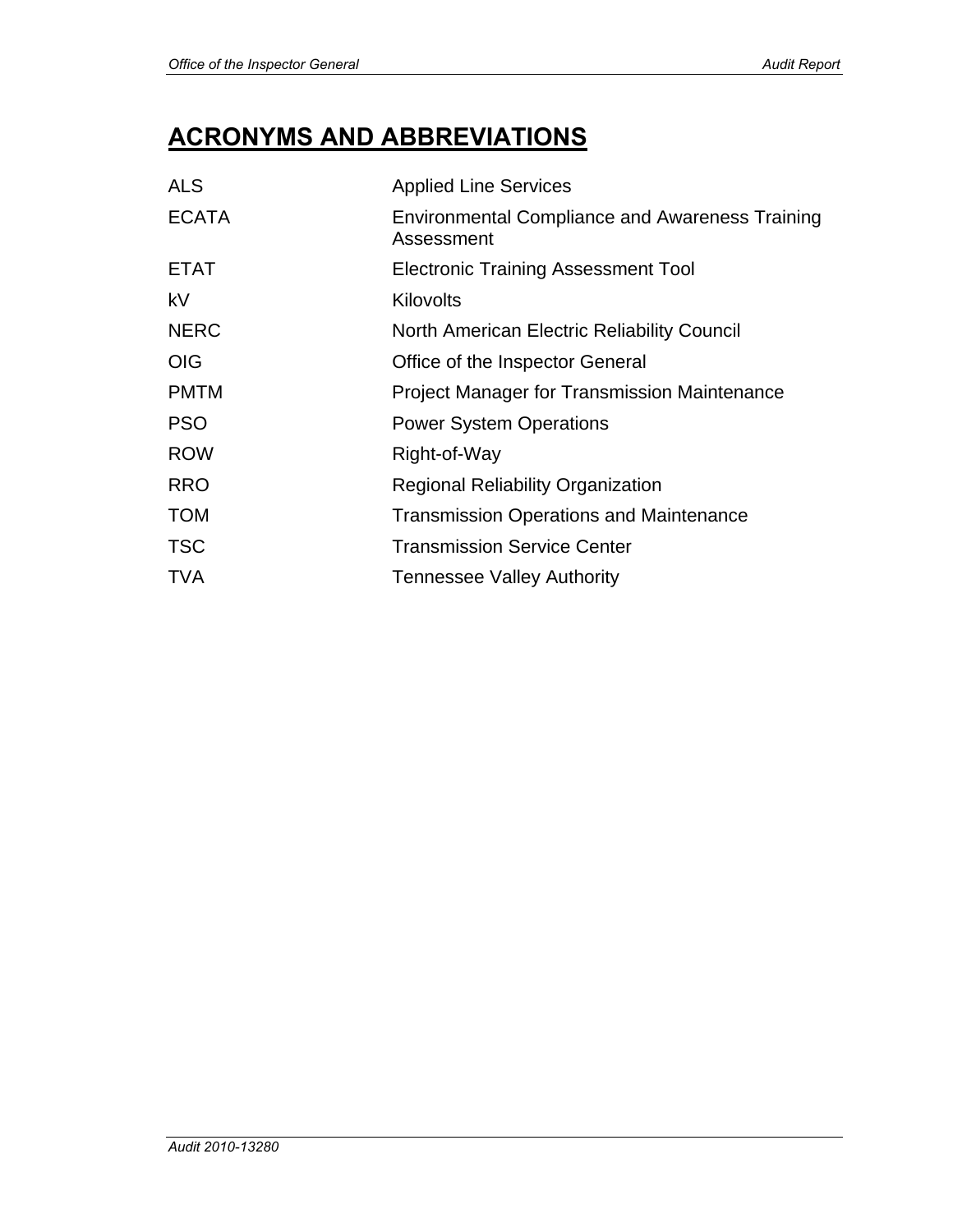# **TABLE OF CONTENTS**

| CODES ON CORRECTIVE MAINTENANCE WORK ORDERS  8 |
|------------------------------------------------|
|                                                |
|                                                |
| MANAGEMENT'S RESPONSE AND OUR EVALUATION 10    |

# **APPENDIX**

MEMORANDUM DATED JUNE 30, 2011, FROM TRACY A. FLIPPO TO ROBERT E. MARTIN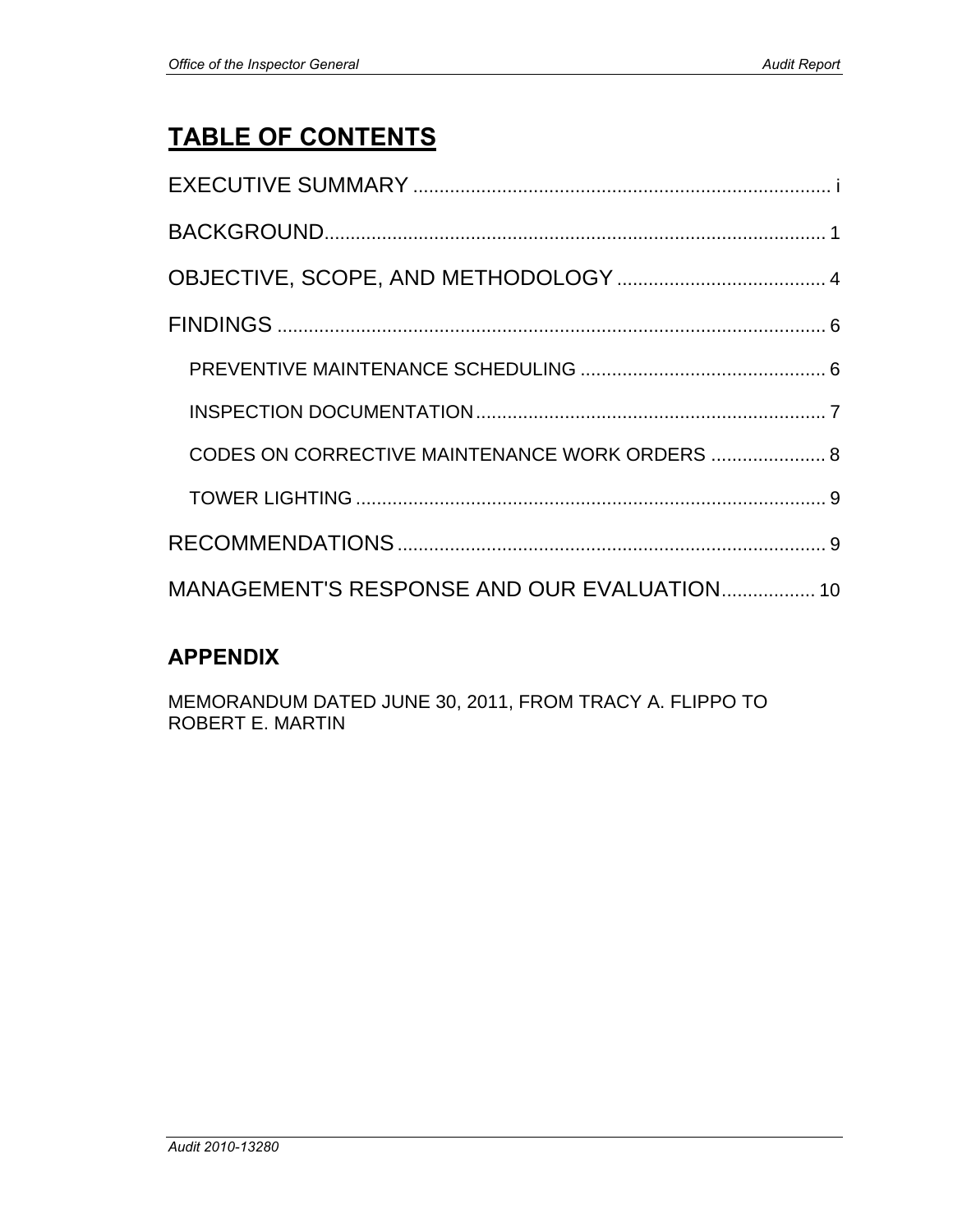# **EXECUTIVE SUMMARY**

Tennessee Valley Authority (TVA) owns and operates one of the largest transmission systems in North America, serving some 9 million residents spanning portions of seven states. The TVA transmission system is comprised of approximately 260,000 acres of transmission rights-of-way (ROW), 15,900 circuit miles of transmission line, and 102,200 transmission line structures. TVA's transmission system moves electric power from the generating plants to distributors of TVA power and to industrial and federal customers across the region. According to TVA, in fiscal year 2010 the TVA system delivered its eleventh straight year of 99.999 percent reliability.

Ensuring the reliability of the TVA transmission system is the responsibility of TVA's Power System Operations (PSO) organization. More specifically, PSO's Transmission Operations and Maintenance (TOM) and Applied Line Services organizations are responsible for the inspection and maintenance of various aspects of the transmission system.

As part of the Office of the Inspector General's fiscal year 2010 audit plan, we reviewed the inspection and maintenance programs for transmission lines/ structures and ROW. The audit objective was to evaluate the adequacy and effectiveness of the programs.

Based on our review, we determined that the transmission line inspection and maintenance program is adequate and effective. However, some potential areas of improvement were identified. Specifically, we identified (1) instances in which transmission lines were not assigned a preventive maintenance inspection interval, (2) improvements that could be made to the manual and system documentation to allow for recording of inspection results and trending of recurring maintenance issues, and (3) improvements that could be made in scheduling preventive maintenance inspections of tower lighting.

We recommend that the TOM organization:

- Ensure all lines are assigned a preventive maintenance inspection interval in Maximo.<sup>i</sup> Also, periodically reconcile all transmission locations loaded into Maximo to all transmission locations that have been assigned a preventive maintenance inspection interval in Maximo.
- Update the line maintenance manual to state that the Record of Transmission Line Defects form should be completed for all preventive maintenance inspections even if deficiencies are not identified. This would provide a trail of evidence that the inspection was performed and may increase the accountability of those performing the inspections.

 $\overline{a}$ i Maximo is IBM software that consolidates TVA's work management, supply chain, financial management, and corrective action program data into a single repository.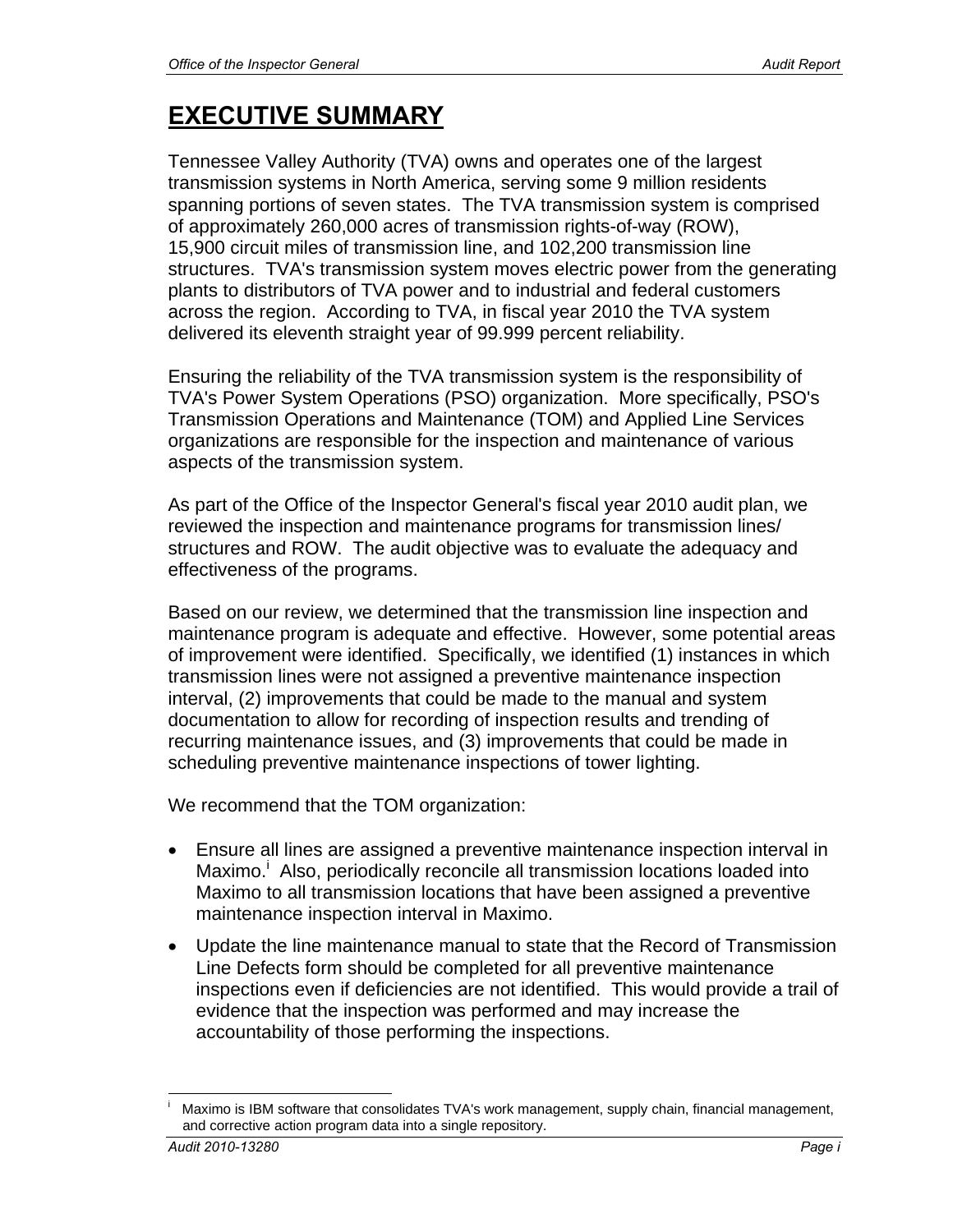- Emphasize to Transmission Service Center personnel that the Record of Transmission Line Defects form should be retained in accordance with the PSO Records Schedule.
- Either enforce the requirement noted in the line maintenance manual to submit the Record of Transmission Line Defects form to Line Maintenance or update the line maintenance manual to eliminate the requirement to more accurately reflect the process that is in place.
- Revise Maximo to require (1) the priority code field to be manually populated when generating a corrective maintenance work order and (2) that problem, cause, and remedy code fields are populated when closing a corrective maintenance work order.
- Implement a process to ensure tower lights are inspected at the interval required by the line maintenance manual.

TVA management generally agreed with our recommendations and has taken, or is taking, actions to address these recommendations. We revised the report as necessary based on those comments. See the Appendix for TVA's complete response.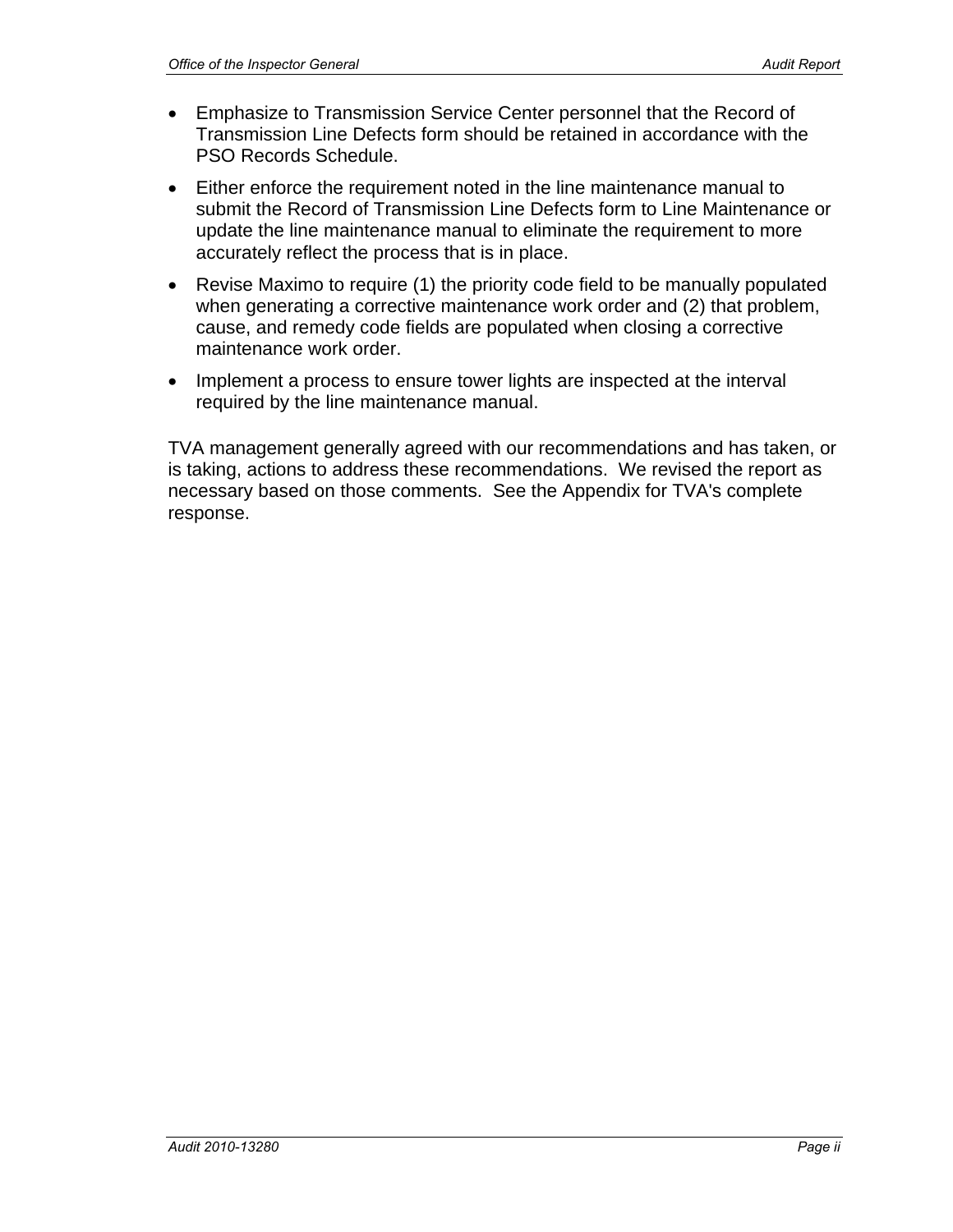# **BACKGROUND**

Tennessee Valley Authority (TVA) owns and operates one of the largest transmission systems in North America, serving some 9 million residents spanning portions of seven states. The TVA transmission system is comprised of approximately 260,000 acres of transmission rights-of-way (ROW), 15,900 circuit miles of transmission line, and 102,200 transmission line structures. TVA's transmission system moves electric power from the generating plants to distributors of TVA power and to industrial and federal customers across the region. According to TVA, in fiscal year 2010 the TVA system delivered its eleventh straight year of 99.999 percent reliability.

Ensuring the reliability of the TVA transmission system is the responsibility of TVA's Power System Operations (PSO) organization. More specifically, PSO's Transmission Operations and Maintenance (TOM) and Applied Line Services (ALS) organizations are responsible for the inspection and maintenance of various aspects of the transmission system.

### *Transmission Operations and Maintenance Organization*

The TOM organization is responsible for the inspection and maintenance of the transmission lines and various structures, such as poles and towers, which comprise TVA's transmission system. The organization's inspection and maintenance program cost approximately \$15 million in fiscal year 2010. Within the TOM organization, there are 15 Transmission Service Centers (TSC) located across the TVA service area. Each TSC employs one or more crews that are responsible for performing the preventive maintenance inspections and corrective maintenance activities.

The inspections are performed to identify defects that could cause an interruption or an unsafe condition for employees or the public. The inspections are executed in a variety of ways to accomplish this and are as follows:

- Foot Patrol inspections consist of walking the entire transmission line segment<sup>1</sup> and visually inspecting the conductors, structures, and ROW.
- Minimal Climbing inspections consist of sounding and boring wood poles to identify decay and climbing structures as required to investigate potential or reported defects.
- Climbing inspections consist of climbing structures to perform detailed visual inspections for defects including sounding and boring wood poles and wood crossarms for decay.
- Routine Aerial inspections consist of flying the entire transmission line segment for visual inspection. If an item looks questionable and warrants

 $\overline{a}$ 1 Transmission lines are segmented because a single line may span the responsible area of more than one inspection crew. An inspection crew inspects the segment of a line that is within the crew's responsible area.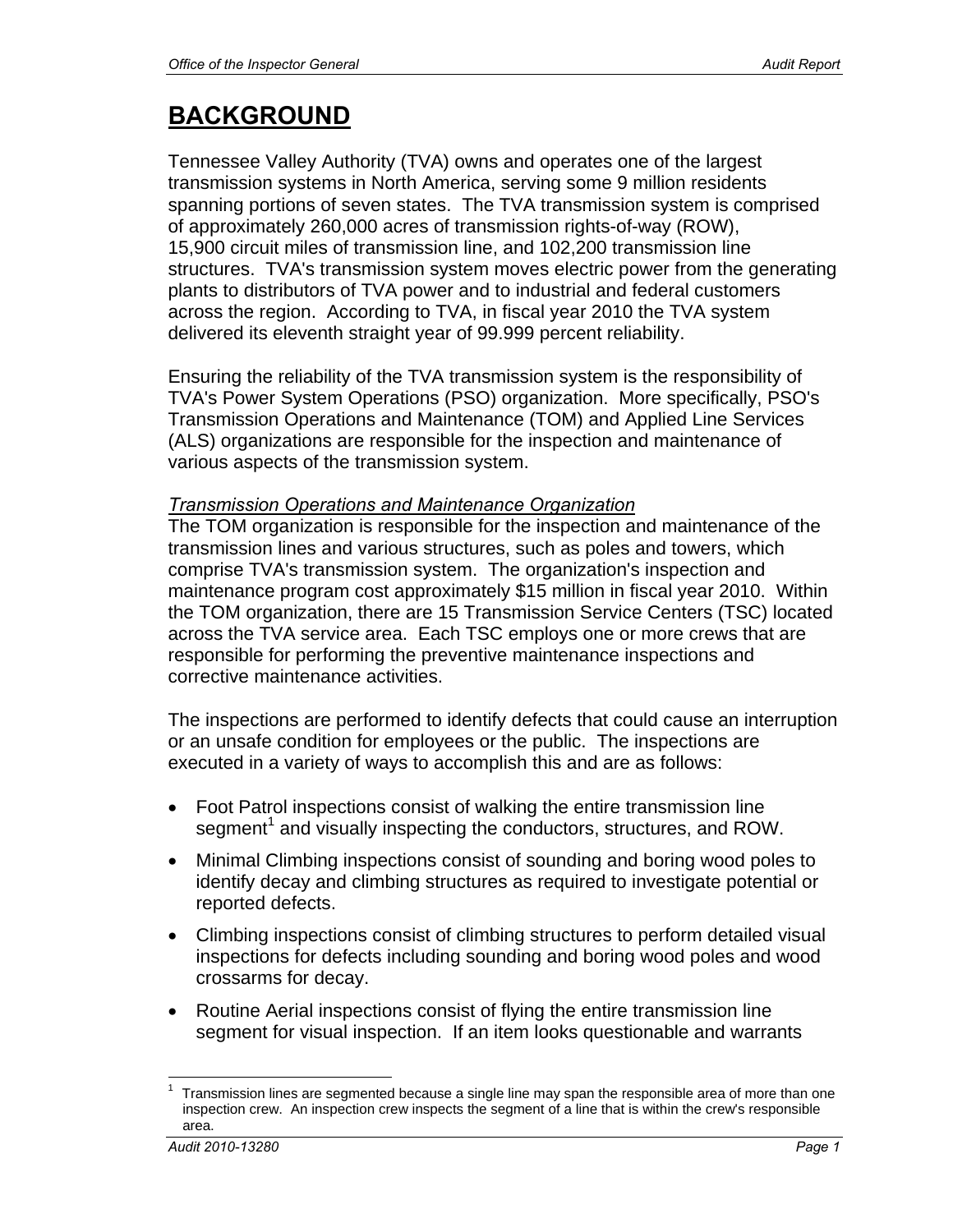closer inspection, the item is reported so it can be inspected by maintenance personnel thereafter.

 Aerial Infrared inspections consist of flying the lines with a contracted inspector that uses infrared sensing equipment to identify and report components with elevated temperatures, which may indicate a need for maintenance.

The inspections are performed at a specified frequency to identify the need for corrective maintenance, to plan maintenance activities accordingly, and to protect TVA's easement rights. In general, this frequency is based on multiple criteria and varies based on (1) the types of structures<sup>2</sup> and (2) the types of feed. $3$  The inspection frequency is summarized in the table below. The table represents the minimum inspection interval that is required by TOM; however, transmission lines and structures may be inspected more often than the table dictates. Conversely, TOM allows a grace period<sup>4</sup> for completing the required inspections outside of the specified frequency.

| <b>Line Structure</b>                                                                        | <b>Critical</b>                                                          | <b>Interval</b>                               | <b>Noncritical</b>                                                         | <b>Interval</b>                      |
|----------------------------------------------------------------------------------------------|--------------------------------------------------------------------------|-----------------------------------------------|----------------------------------------------------------------------------|--------------------------------------|
| Wood Pole<br>Wood Crossarm                                                                   | Aerial Patrol<br>Climbing Inspection*<br>Foot Patrol*<br>Aerial Infrared | 6 Mo.<br>4 Yr.<br>4 Yr.<br>4 Yr.              | Aerial Patrol<br>Climbing Inspection<br>Aerial Infrared                    | 6 Mo.<br>4 Yr.<br>4 Yr.              |
| Wood Pole<br>Steel Crossarm<br>Epoxy Crossarm                                                | Aerial Patrol<br>Minimal Climbing<br>Aerial Infrared                     | 6 Mo.<br>4 Yr.<br>4 Yr.                       | Aerial Patrol<br>Minimal Climbing<br>Aerial Infrared                       | 6 Mo.<br>4 Yr.<br>4 Yr.              |
| Steel/Concrete Pole<br><b>Steel Tower</b>                                                    | Aerial Patrol<br>Aerial Infrared<br>Foot Patrol/Climbing                 | 6 Mo.<br>4 Yr.<br>4 Yr.                       | Aerial Patrol<br>Aerial Infrared<br>Foot Patrol/Climbing                   | 6 Mo.<br>4 Yr.<br>4 Yr.              |
| De-energized Lines<br>Wood Pole<br>Steel Pole<br><b>Steel Tower</b>                          | N/A                                                                      | N/A                                           | For road crossings or other<br>areas that may be a danger<br>to the public | 1 Yr.                                |
| Tower Lighting -<br>Monitored<br>AC powered<br>Solar powered                                 | Annual<br>Annual                                                         | $12$ Mo.<br>12 Mo.                            | Annual<br>Annual                                                           | $12$ Mo.<br>12 Mo.                   |
| Tower Lights-<br>Not monitored<br>AC powered<br>AC powered<br>Solar powered<br>Solar powered | N/A<br>Visual<br>Annual<br>Visual<br>Annual                              | N/A<br>$3$ Mo.<br>$12$ Mo.<br>6 Mo.<br>12 Mo. | See Section 2.10-1<br>Visual<br>Annual<br>Visual<br>Annual                 | 3 Mo.<br>$12$ Mo.<br>6 Mo.<br>12 Mo. |

\*Note: Scheduled so that one of each inspection type is performed every two years. **Table 1**

 $\frac{1}{2}$ Structures can be made of wood or steel.

<sup>3</sup> A line may be a radial feed or dual feed. A radial feed line is the only path by which electric power can flow to the customers tied into that line; therefore, when a radial feed line is interrupted, the customers tied into that line will be without power. TOM classifies these lines as "critical." A dual feed line means there is more than one path by which electric power can flow to the customers tied into that line; therefore, when a dual feed line is interrupted, power can generally be restored through switching. TOM classifies

these lines as "noncritical."<br><sup>4</sup> TOM allows a grace period for the inspection that is equal to one quarter of the required interval. For example, if a transmission line segment is on a 48-month inspection frequency, then the grace period is 12 months. A line inspection is not considered late until the grace period has lapsed.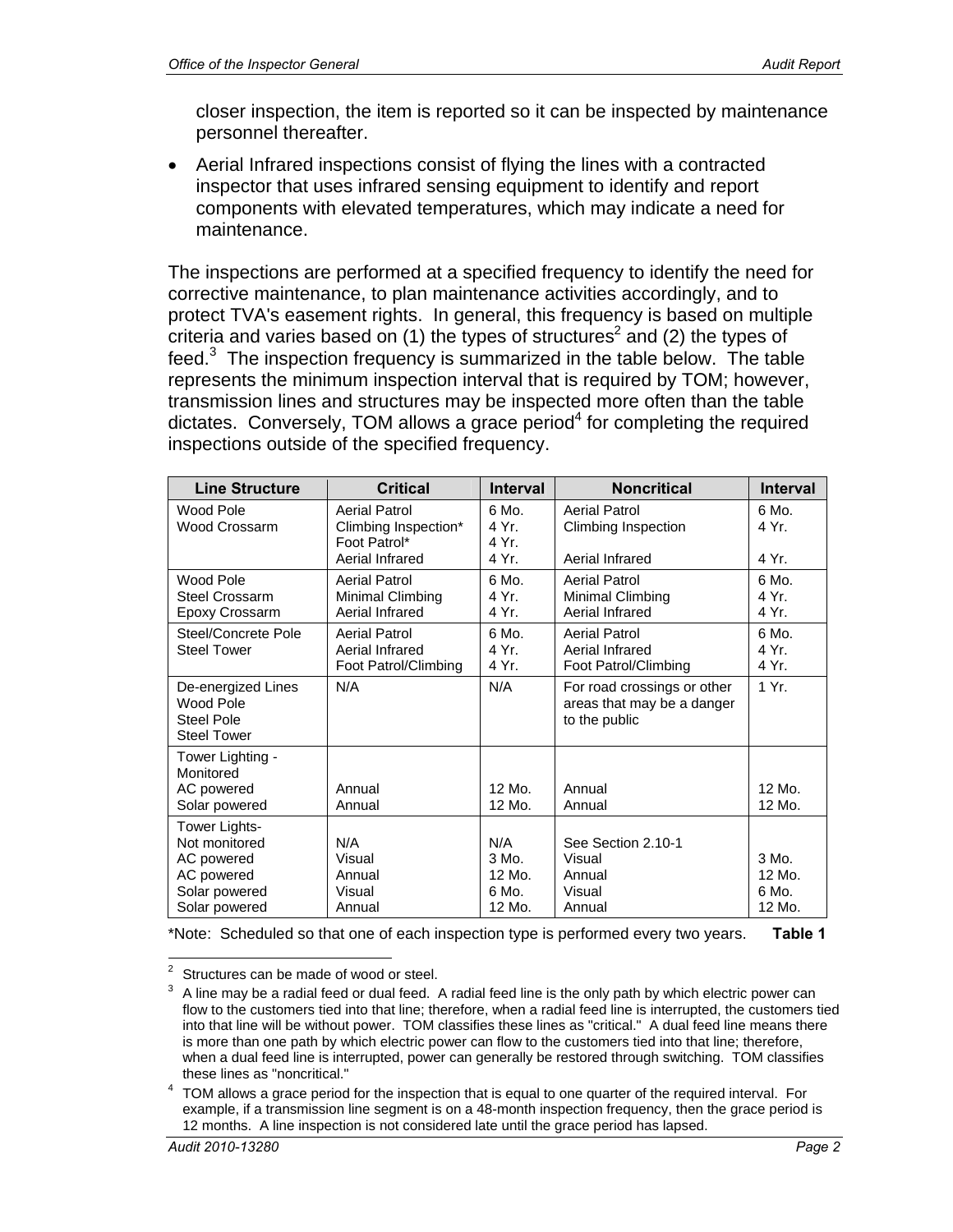The TOM Transmission Support team reviews the design of each segment of a transmission line, considering the types of structures and types of feed, to determine the frequency with which the line should be inspected. The team then assigns the determined preventive maintenance inspection frequency to the line segment in the Maximo work management system. Once the preventive maintenance frequency has been assigned, each TSC is responsible for scheduling and performing inspections accordingly.

Corrective maintenance needs identified during a preventive maintenance inspection are recorded on a hard copy Record of Transmission Line Defects form<sup>5</sup> that is required to be retained for a period of four years after the inspection or correction of the defect. Corrective maintenance needs for a specific job will have a work order generated in Maximo by the TSC's Project Manager for Transmission Maintenance (PMTM). Maximo allows for corrective maintenance work orders to be assigned a priority code that can be used to prioritize the corrective maintenance needs and to develop a schedule to complete these activities. The PMTM assigns the priority code based on discussions with the TSC crew regarding the type of corrective maintenance that is needed. Once the corrective maintenance is completed, the PMTM changes the work order to a "closed" status.

## *Applied Line Services Organization*

The ALS organization is responsible for the inspection and maintenance of the ROW through which the transmission lines and structures pass. Within the ALS organization, there are approximately 13 specialists that are responsible for inspecting the ROW and coordinating contract workers to perform maintenance on the vegetation growing on the ROW. The objective of the program is to prevent vegetation-related outages by inspecting and maintaining the undergrowth on the ROW as well as the buffer zone and danger trees alongside the ROW.

The audit team did not include details of the ALS processes here because they are subject to change due to a vegetation-related outage that we detail below in the Objective, Scope, and Methodology section of this report.

### *Training*

The TOM and ALS organizations require each of their team members to complete certain training courses at specified intervals. The majority of training requirements for each fiscal year are determined through the Electronic Training Assessment Tool (ETAT) and the Environmental Compliance and Awareness Training Assessment (ECATA). Both the ETAT and ECATA contain a list of questions that are answered for various crafts. If the answer to a question is "yes" for a particular craft, then those team members are required to complete the training course(s) that correspond to that question as listed in the ETAT and

 $\overline{a}$ 5 Previously, TOM utilized an automated inspection tool that rendered the paper inspection forms obsolete. Subsequently, TOM reverted back to paper inspection forms after a system change; however, the Line Maintenance Manager stated that TOM is currently testing a new automated inspection tool which, if approved, will once again render the paper forms obsolete.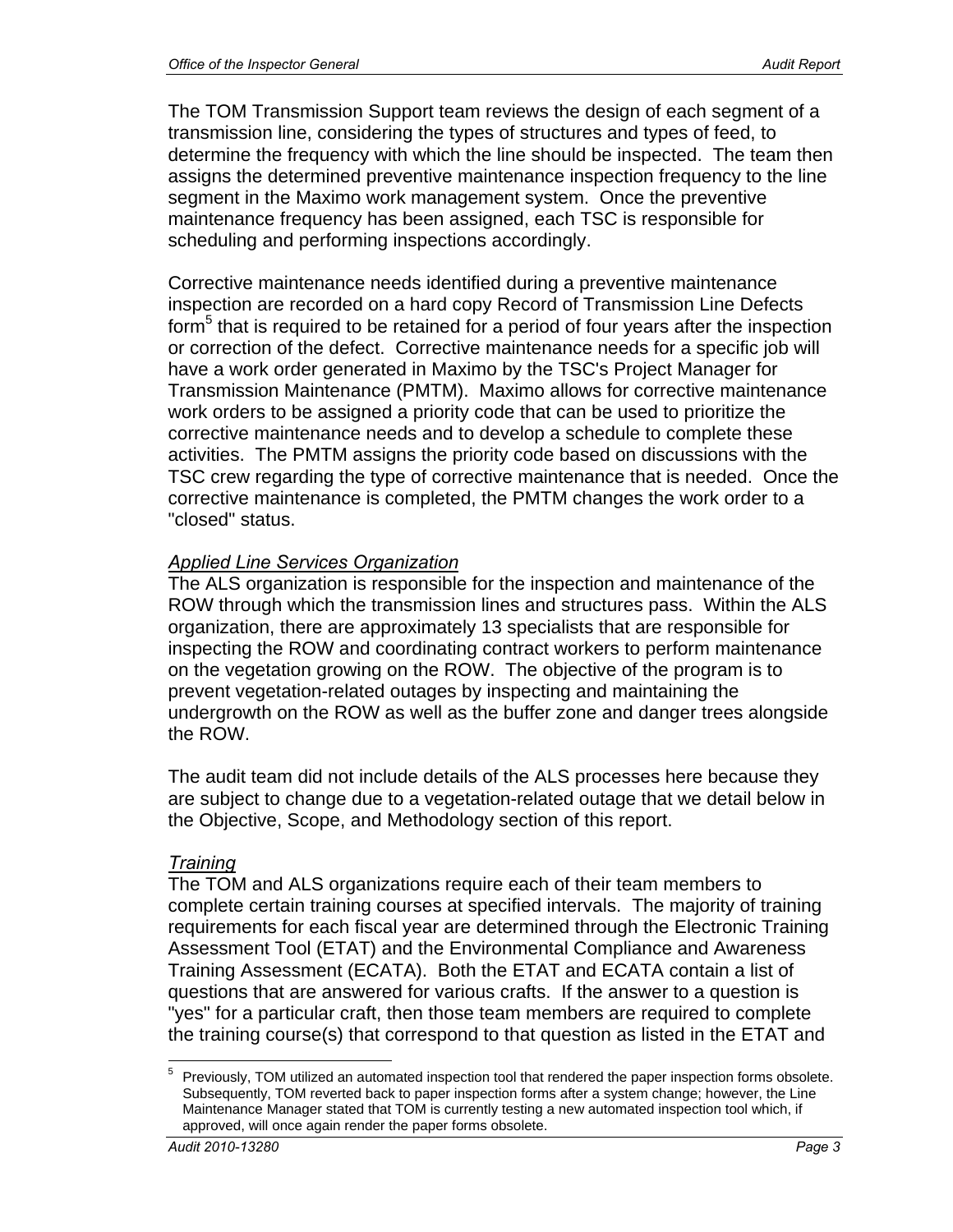ECATA. There are also general training courses such as Continuity of Operations and Ethics that are required in addition to the courses noted in the ETAT and ECATA.

### *Defined Risks*

In the July 30, 2009, Enterprise Risk Management Update, TVA defined two risks, Significant Equipment Failures and Natural Disaster, associated with transmission line inspection and maintenance. Significant Equipment Failures is defined as equipment failures and forced outages due to aging lines, substations, communications/control system equipment, and end of life issues with support applications, infrastructure, and cyber security. TVA classified the risk as "medium" in the short term, increasing to "high" within the next ten years. Natural Disaster is defined as significant weather events such as widespread tornadoes, ice storms, and flooding causing major outages and property damages and the associated restoration of substations, transmission lines, and structures. TVA classified the risk as "high"; however, we noted the risk to be inherent.

# **OBJECTIVE, SCOPE, AND METHODOLOGY**

As part of the Office of the Inspector General's fiscal year 2010 audit plan, we reviewed the inspection and maintenance programs for transmission lines/ structures and ROW. The audit objective was to evaluate the adequacy and effectiveness of the programs.

To achieve our objective, we:

- Obtained and reviewed the TOM line maintenance manual for information regarding the policies and procedures applicable to transmission line inspections and maintenance.
- Interviewed TOM personnel, including the Transmission Support Manager, the Line Maintenance Manager, various TSC Managers, PMTMs, and Line Foremen to obtain information related to the transmission line inspection and maintenance processes.
- Statistically selected a sample of 49 line segments from a total line segment population of 3,488 in order to review the documentation of preventive maintenance inspections maintained by the TSCs, including the Record of Transmission Line Defects form.
- Visited six of seven judgmentally selected TSCs to obtain documentation for the sample mentioned above and to conduct aforementioned interviews. We obtained the documentation via e-mail for the seventh TSC.<sup>6</sup> There are 15 TSCs within the TOM organization.
- Interviewed a PSO Lineman Instructor and a TOM Area Manager to obtain information related to the training provided to those conducting transmission

 $\overline{a}$ 6 We selected the TSCs based on those having the highest or second highest number of statistically sampled line segments in their respective areas.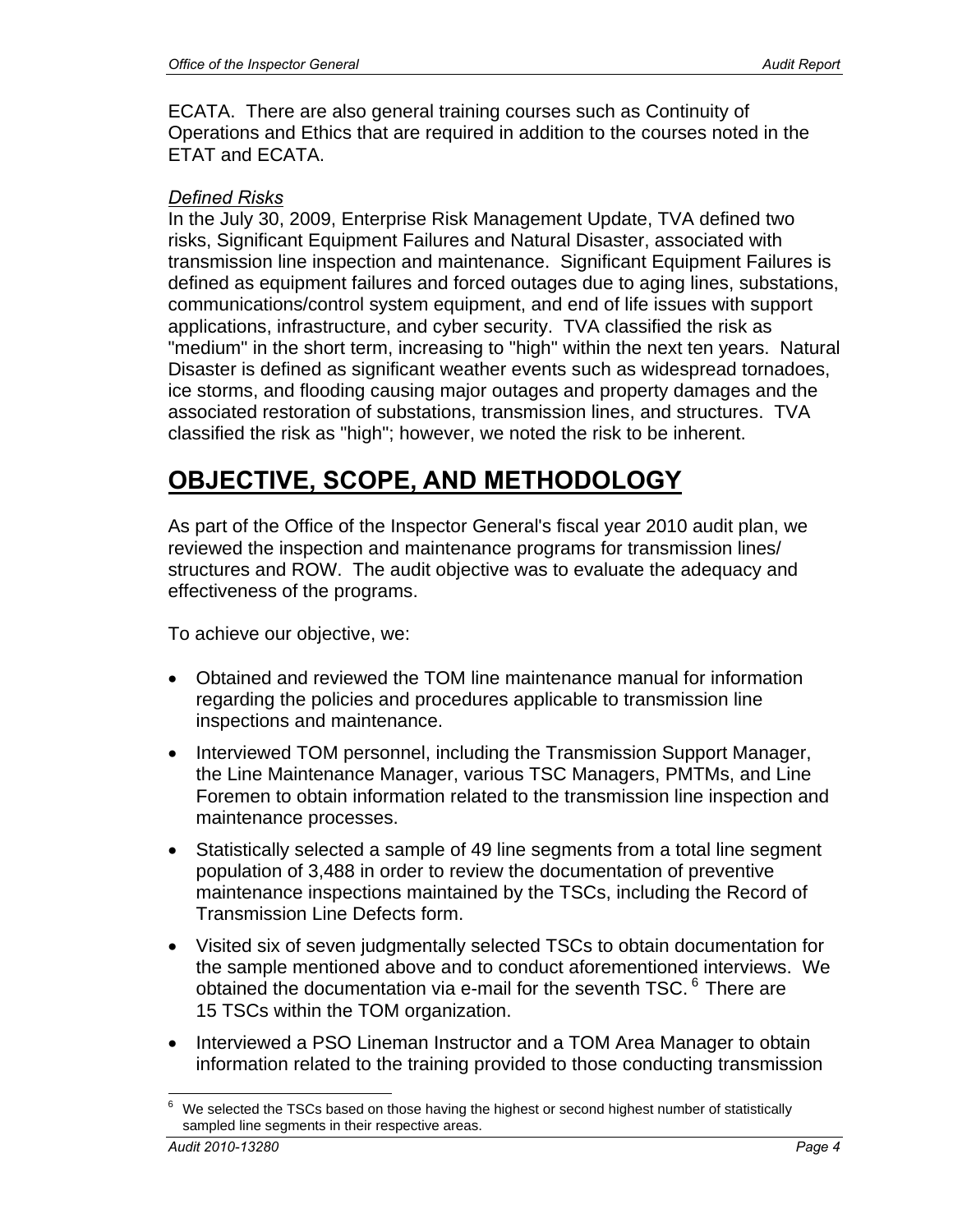line inspections and maintenance. During testing, we determined there is no process in place for maintaining complete records of prior years' training requirements. As such, we were unable to perform testing to determine whether Linemen and ROW Specialists completed required training in prior years. The current fiscal year, at the time of testing, had not concluded; therefore, those training records were not addressed in our fieldwork.

- Interviewed the PSO Environmental Programs Manager and a TOM Environmental/Easement Tech to obtain information related to the environmental stewardship responsibilities of those conducting transmission line inspections and maintenance.
- Interviewed a TOM Project Control Specialist to gain an understanding of work orders in Maximo and to obtain electronic work order data for analysis.
- Obtained and reviewed the vegetation maintenance program for information regarding the policies and procedures applicable to ROW inspections and maintenance.
- Interviewed the ALS Manager to obtain information related to the ROW inspection and maintenance processes and a vegetation-related outage on a 500 kilovolts (kV) transmission line that occurred in August 2010. Based on the information obtained in regard to the likelihood for process changes due to the August 2010 vegetation outage detailed below, the frequency and methods of ROW inspections and maintenance executed by the ALS organization were not addressed in our fieldwork.

In August 2010, TVA experienced a vegetation-related outage on a transmission line that operates at 500 kV. Transmission lines that operate at 200 kV or above are subject to a North American Electric Reliability Council reliability standard. The purpose of the standard is "to improve the reliability of the electric transmission systems by preventing outages from vegetation located on the transmission ROW and minimizing outages from vegetation located adjacent to ROW, maintaining clearances between transmission lines and vegetation on and along transmission ROW, and reporting vegetationrelated outages of the transmission systems to the respective Regional Reliability Organizations (RRO) and the North American Electric Reliability Council (NERC)."<sup>7</sup>

According to ALS personnel, in an outage such as the one TVA experienced in August 2010, the reliability standard requires a mitigation plan, intended to reduce the likelihood of future similar outages, to be submitted to the RRO; in TVA's case, SERC Reliability Corporation. According to ALS management, the mitigation plan could significantly alter the processes and procedures of the ALS organization as they apply to inspections and maintenance.

We conducted this performance audit in accordance with generally accepted government auditing standards. Those standards require that we plan and

 $\overline{a}$ 7 Source: Standard FAC-003-1.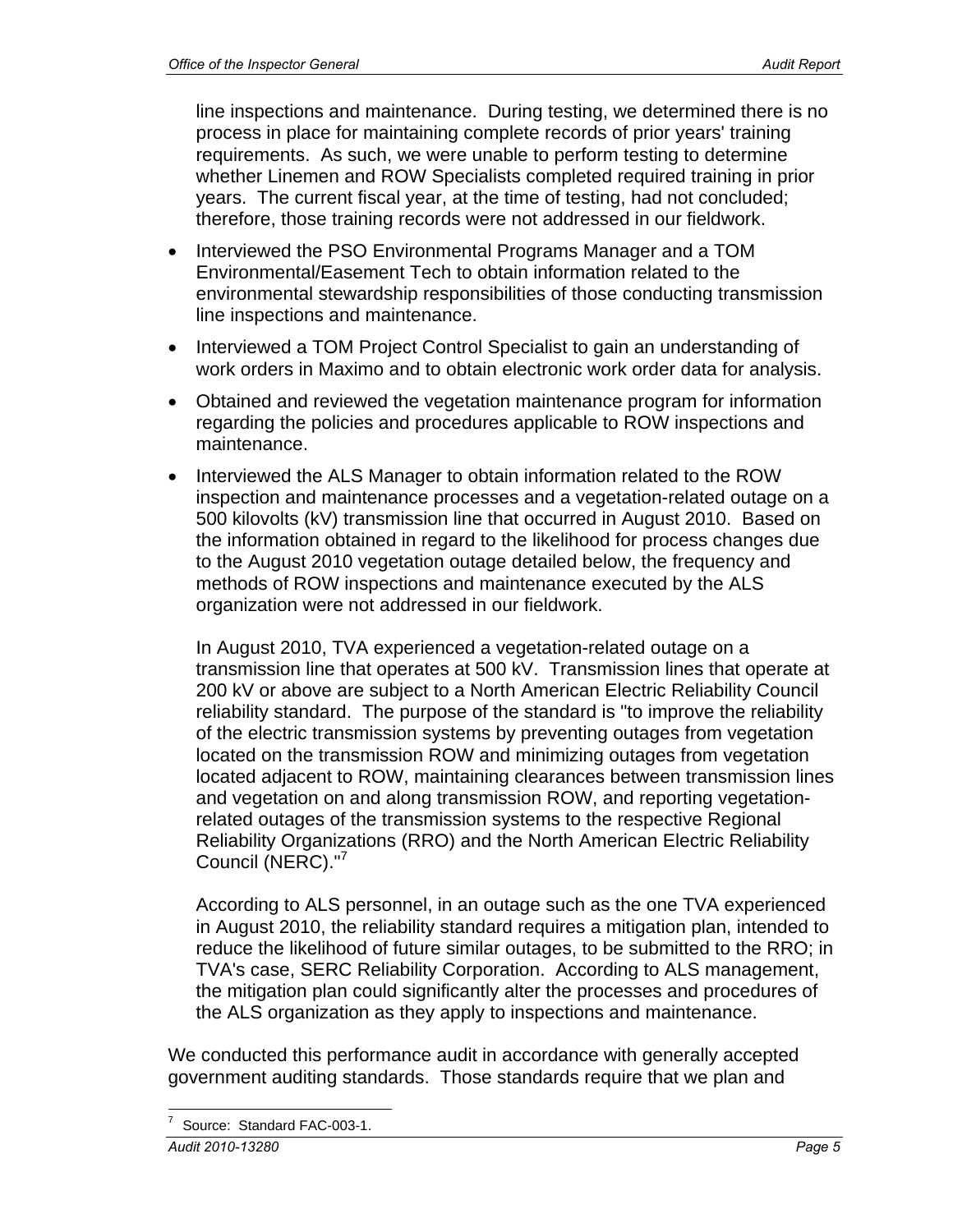perform the audit to obtain sufficient, appropriate evidence to provide a reasonable basis for our findings and conclusions based on our audit objectives. We believe that the evidence obtained provides a reasonable basis for our findings and conclusions based on our audit objectives. We do not express an opinion on TVA's internal control structure because this audit was not designed to identify all material weaknesses in TVA's transmission line inspection and maintenance program. Although we did not test for compliance with laws and regulations, nothing came to our attention during the audit that indicated noncompliance with laws and regulations.

# **FINDINGS**

We determined that the transmission line inspection and maintenance program is adequate and effective. Based on our review, we determined that the TOM organization has an inspection and maintenance process that is generally executed as designed. However, some potential areas of improvement were identified.

Specifically, we identified:

- Twelve transmission lines that had not been assigned a preventive maintenance inspection interval in Maximo and therefore were not scheduled for inspections.
- Improvements that could be made to the manual and system documentation to allow for recording of inspection results.
- Trending of recurring maintenance issues using problem codes from Maximo not being done; however, TVA management states that failure codes in the System Interruption Data provide information for trending of the most serious recurring maintenance issues.
- Improvements that could be made with scheduling preventive maintenance inspections of tower lighting.

### **Preventive Maintenance Scheduling**

The TOM line maintenance manual provides the interval with which all transmission lines should receive a preventive maintenance inspection, and that interval is assigned to the line in Maximo. During the course of this audit, many TSC crews stated that they view the assigned interval in Maximo as the minimum requirement and that they may inspect lines more often than required because they are familiar with those that are prone to issues needing corrective maintenance.

The audit team identified 12 transmission lines that had been loaded into Maximo but did not have a preventive maintenance inspection interval assigned. The 12 lines were identified by reconciling the lines listed in the transmission line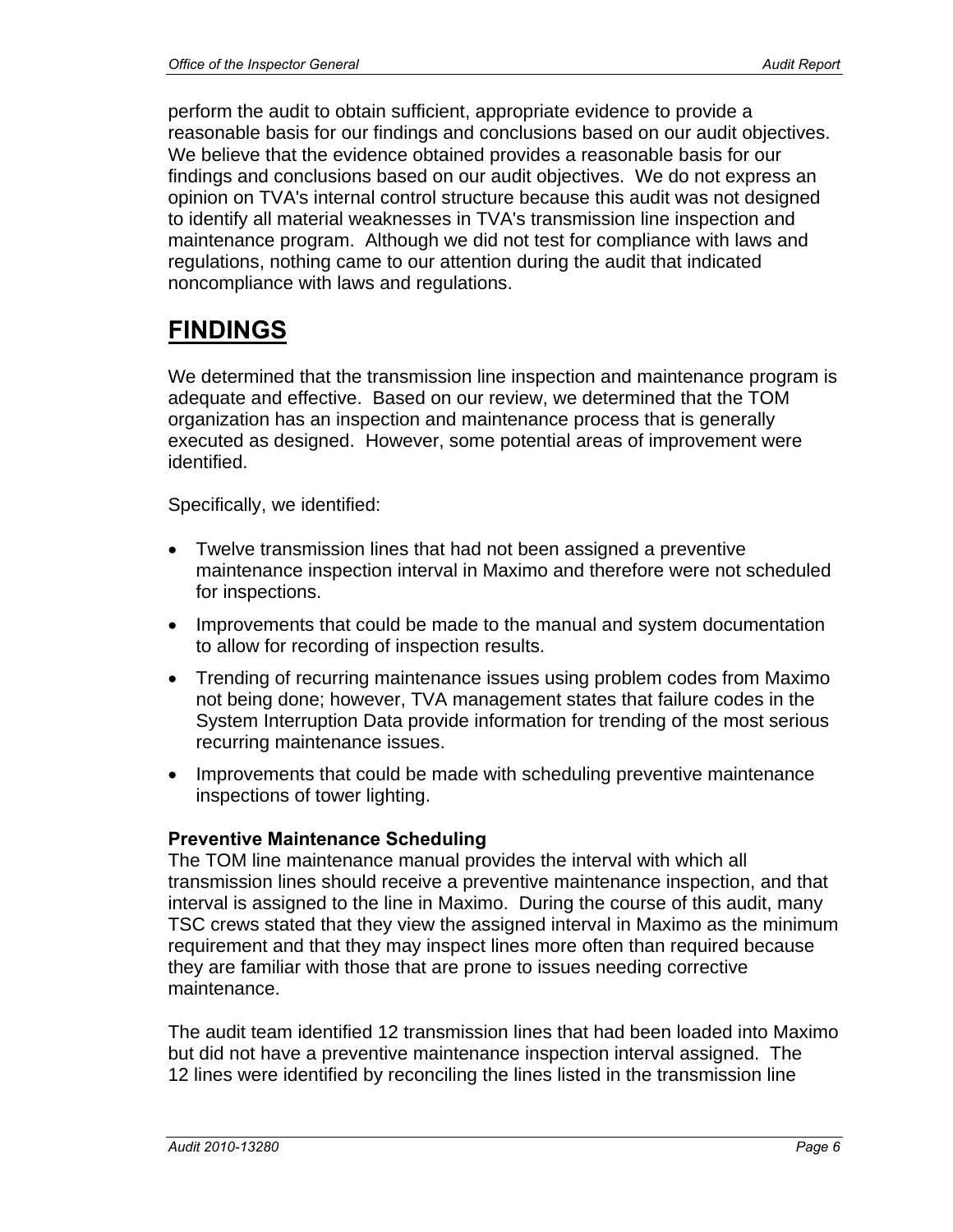index $8$  to a report provided by TOM that detailed the last inspection date recorded in Maximo for all lines.

As previously discussed in Table 1, the Transmission Support team determines the appropriate interval for each transmission line segment and assigns that interval to the line in Maximo. However, the process for assigning the intervals is manual, and these 12 lines were not assigned an interval when they were loaded into Maximo. According to the Line Maintenance Manager, a member of the Transmission Support team periodically performs tests for the TOM organization to detect anomalies such as this; however, these were not identified.

Each of the 12 lines was installed between the years 2007 and 2010, which means they are relatively new lines in TVA's transmission system. According to the Line Maintenance Manager, these 12 lines had not missed any preventive maintenance inspections due to their recent installation. According to the responsible TSC, one of those lines did immediately fall into the grace period however. Without having an inspection interval assigned, foot patrols, minimal climbing inspections, and climbing inspections would not have been conducted for these lines. During our audit, the Transmission Support team stated that they subsequently assigned the appropriate intervals; however, this was not verified by the audit team.

### **Inspection Documentation**

According to the line maintenance manual and the PSO Records Schedule, preventive maintenance inspections are required to be documented using a Record of Transmission Line Defects form. The required retention of this paper form at the TSC is a period of four years after the inspection or correction of the defect. Deficiencies should be provided to Line Maintenance, with a follow-up copy of the inspection report sent to Line Maintenance after all significant corrections have been completed. Any minor defects not corrected should be noted, initialed, and dated on the correction report.

We requested the Record of Transmission Line Defects form for 49 sampled segments out of a total line segment population of 3,488. Forty-two, or 86 percent, of the 49 sampled segments did not have a Record of Transmission Line Defects form on file for the most recently completed preventive maintenance inspection. According to the Maximo data, 1 of the 42 segments was last inspected in May 2006, which was outside PSO's four-year retention requirement. According to the respective TSC Managers, the last inspection date recorded in Maximo for 11 of the sampled segments, including the one outside of the retention requirement, was prior to their tenure. Therefore, they could not determine why the form was not on file.

According to the TSC personnel, the inspection crews did not identify any defects in 29 of those inspections, several citing that steel structures generally do not

 $\overline{a}$ 

<sup>8</sup> The index is a list of all transmission lines and structures that are maintained by TOM. At the time of the audit, there were 919 active transmission lines in the transmission line index.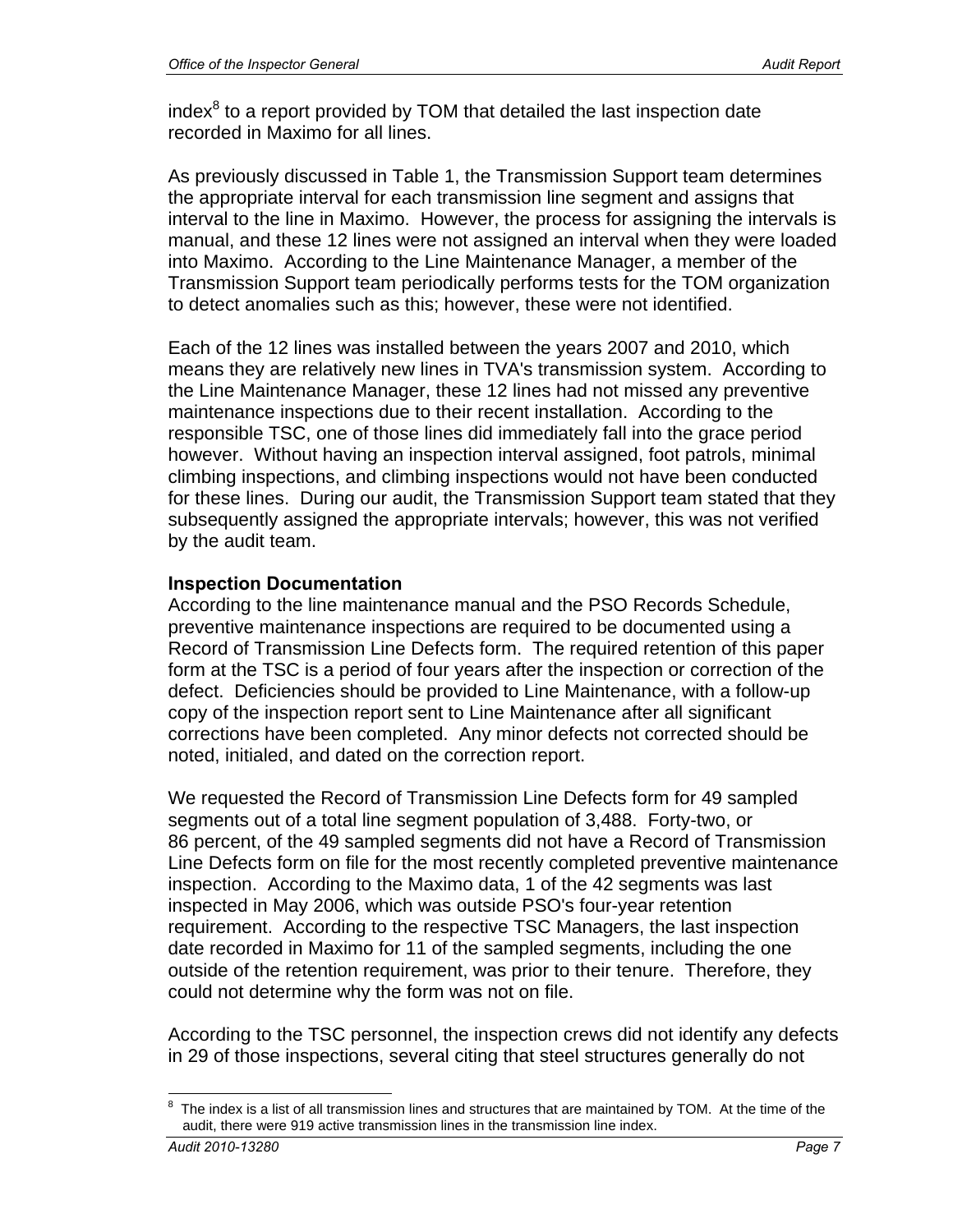have defects. The audit team verified in the transmission line index that 24 of these 29 segments contain only steel structures. Documentation of those inspection results was not generated because the line maintenance manual only states that a Record of Transmission Line Defects form must be completed to report deficiencies but does not specifically state that the form must be completed if there are no defects identified during the inspection. The absence of this form does not have a significant impact on subsequent inspections; however, the line maintenance manual does state that the previous inspection report should be reviewed prior to the current inspection.

According to the Line Maintenance Manager, the inspection forms are not being sent to Line Maintenance as the line maintenance manual requires. Prior to the implementation of an automated inspection tool, the inspection forms were provided as required but became obsolete with the automated system. Subsequent to a system change, TOM reverted back to paper inspection forms because the automated inspection tool was not compatible, and the process of providing those forms to Line Maintenance did not commence. Recurring maintenance issues may not be identified unless these forms are provided to Line Maintenance.

### **Codes on Corrective Maintenance Work Orders**

Maximo allows corrective maintenance work orders to be tagged with priority, problem, cause, and remedy codes. The priority code represents the urgency of the maintenance issue, whereas the problem code is representative of the maintenance issue. A priority 1 or priority 2 is deemed essential by TOM. The cause and remedy codes are beneficial for identifying the source of and solution to the problem. However, TOM has not made these required fields in Maximo.

A TOM Project Control Specialist provided the audit team with work order data for analysis, which contained 355 corrective maintenance work orders that were dated calendar year 2010. We determined that 199, or 56 percent, of the 355 corrective maintenance work orders were not populated with a priority code. Work orders containing priority codes deemed essential by TOM, priority 1 and priority 2, are reviewed by area managers to determine if anything can be done to expedite the work. However, since 56 percent of the work orders reviewed did not have a priority code, it is difficult to determine if all work orders are being prioritized and if all essential work orders are being reviewed.

Of the 355 corrective maintenance work orders in our analysis, we identified 171 that were considered "closed." Of those, 161, or 94 percent, were not populated with a problem code. Based on the fact that 94 percent of the closed work orders did not have a problem code, we did not test the cause and remedy codes. The absence of the problem code makes trending of recurring corrective maintenance issues more difficult. In addition, the use of the cause and remedy codes would increase the effectiveness of the trending; however, TVA management states that failure codes in the System Interruption Data provide information for trending of the most serious recurring maintenance issues. Trending of recurring maintenance issues could prove beneficial in identifying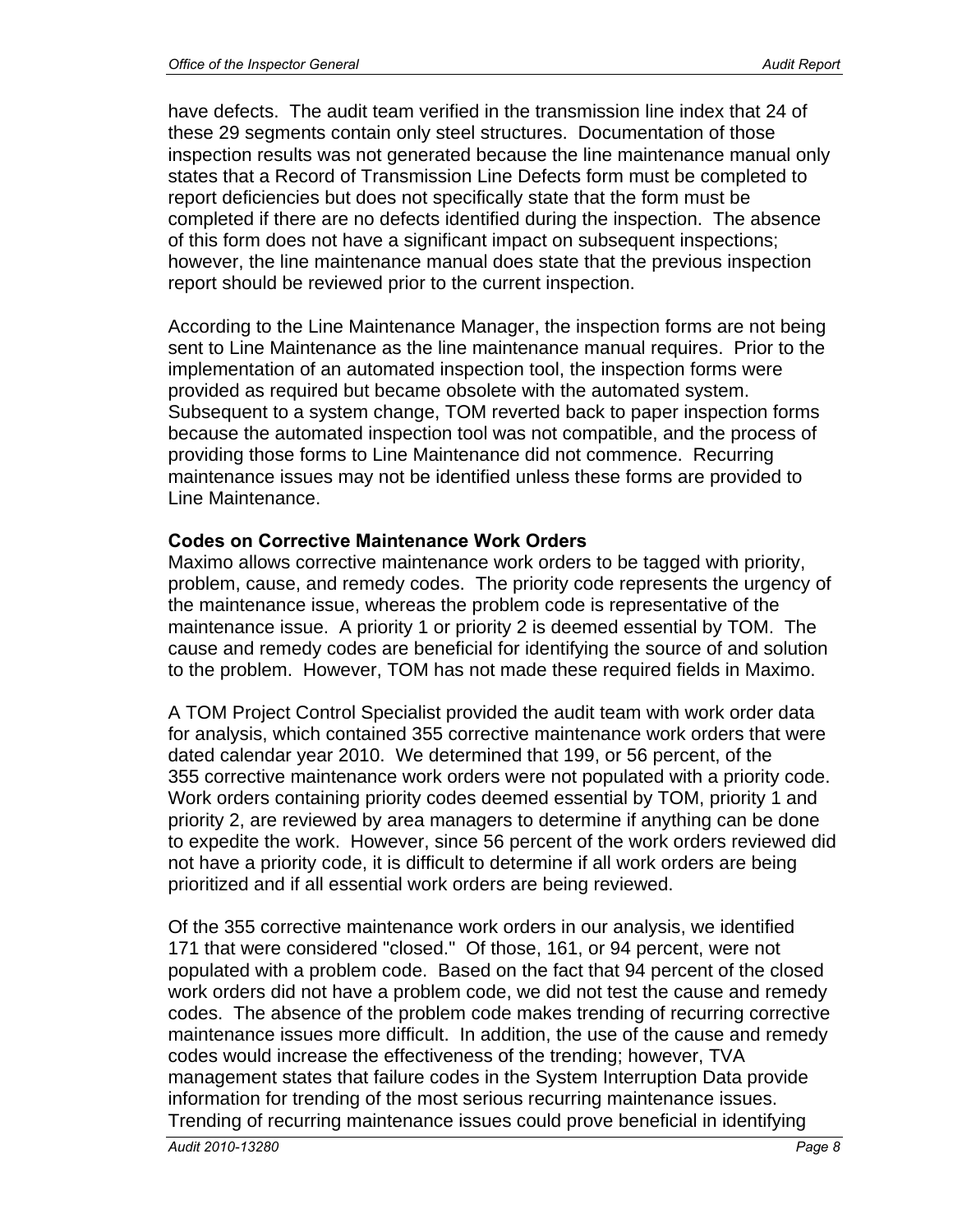systemic problems and provide support needed to undertake large-scale maintenance projects.

# **Tower Lighting**

A Federal Aviation Administration advisory circular stipulates that any temporary or permanent structure that exceeds an overall height of 200 feet above ground level should normally be marked and/or lighted. According to the Line Maintenance Manager, TVA has lights on 68 structures that either meet the 200-foot criterion or are in close proximity to an aircraft landing area. According to one TSC Manager interviewed by the audit team, a safety risk may exist with the lighting of the TVA towers. The line maintenance manual requires a 3-, 6-, or 12-month inspection frequency on tower lights, depending on the type. However, the TSC Manager stated that (1) tower lights are not included in Maximo to schedule preventive maintenance inspections, and (2) there are no automated systems to detect and warn appropriate personnel when the lights are not functioning properly. This information was confirmed with the Line Maintenance Manager who explained that TVA is currently pursuing a project to determine the cost associated with equipping all tower lights with monitoring systems to detect when the lights are not functioning properly and alarm systems to inform the appropriate personnel in that scenario.

# **RECOMMENDATIONS**

We recommend that the TOM organization:

- Ensure all lines have been assigned a preventive maintenance inspection interval in Maximo. Also, periodically reconcile all transmission locations loaded into Maximo to all transmission locations that have been assigned a preventive maintenance inspection interval in Maximo.
- Update the line maintenance manual to state that the Record of Transmission Line Defects form should be completed for all preventive maintenance inspections even if deficiencies are not identified. This would provide a trail of evidence that the inspection was performed and may increase the accountability of those performing the inspections.
- Emphasize to TSC personnel that the Record of Transmission Line Defects form should be retained in accordance with the PSO Records Schedule.
- Either enforce the requirement noted in the line maintenance manual to submit the Record of Transmission Line Defects form to Line Maintenance or update the line maintenance manual to eliminate the requirement to more accurately reflect the process that is in place.
- Revise Maximo to require (1) the priority code field to be manually populated when generating a corrective maintenance work order and (2) that problem, cause, and remedy code fields are populated when closing a corrective maintenance work order.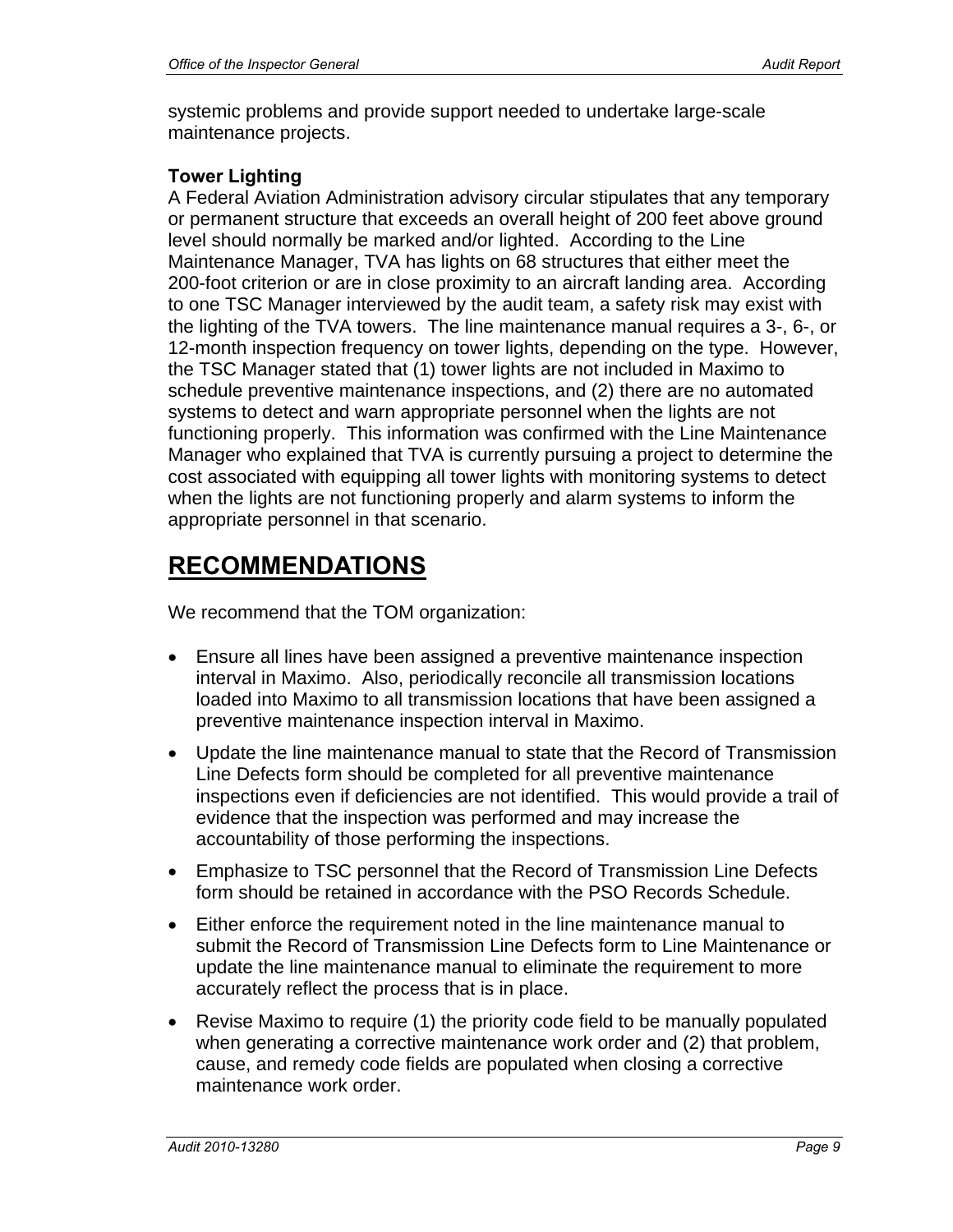• Implement a process to ensure tower lights are inspected at the interval required by the line maintenance manual.

# **MANAGEMENT'S RESPONSE AND OUR EVALUATION**

TVA management stated that they agree with the facts found during the audit and has taken, or is taking, the following actions to address the above recommendations:

- The omitted preventive maintenances have been entered into Maximo for all 12 of the active line segments identified during the audit as not having a preventive maintenance inspection assigned. In addition, a Maximo query that identifies active or not-ready line segments without preventive maintenance inspections assigned in Maximo will be used at least quarterly to review Maximo for segments with missing preventive maintenance inspections. Further, the line maintenance manual will be updated to require Transmission Support personnel to verify that preventive maintenances are assigned to all active line segments quarterly.
- Relevant sections of the line maintenance manual are being revised to require that, if no discrepancies are identified, the inspection report should be completed showing "no discrepancies found" and retained in accordance with the PSO Records Schedule.
- The line maintenance manual will be revised to include the requirement that inspection reports be retained in accordance with the PSO Records Schedule.
- The line maintenance manual is being revised to eliminate the requirement for the Record of Transmission Line Defects form to be sent to Line Maintenance.
- A request has been made to the Enterprise Asset Management Governance Group to require that the priority code field in Maximo be populated when generating a corrective maintenance work order.
- TOM will request the Enterprise Asset Management Governance Group to require the problem, cause, and remedy code fields in Maximo be populated when closing a corrective maintenance work order.
- A new location classification with the appropriate specification fields for tower lights is being created for population in Maximo.

The Office of the Inspector General (OIG) agrees with the actions planned and taken by TVA management.

TVA management also provided other clarifications related to the OIG's use of the word "assets" versus "locations" when referring to transmission line facilities and how trending of recurring maintenance issues is currently being performed. We revised the report, as necessary, to address these comments.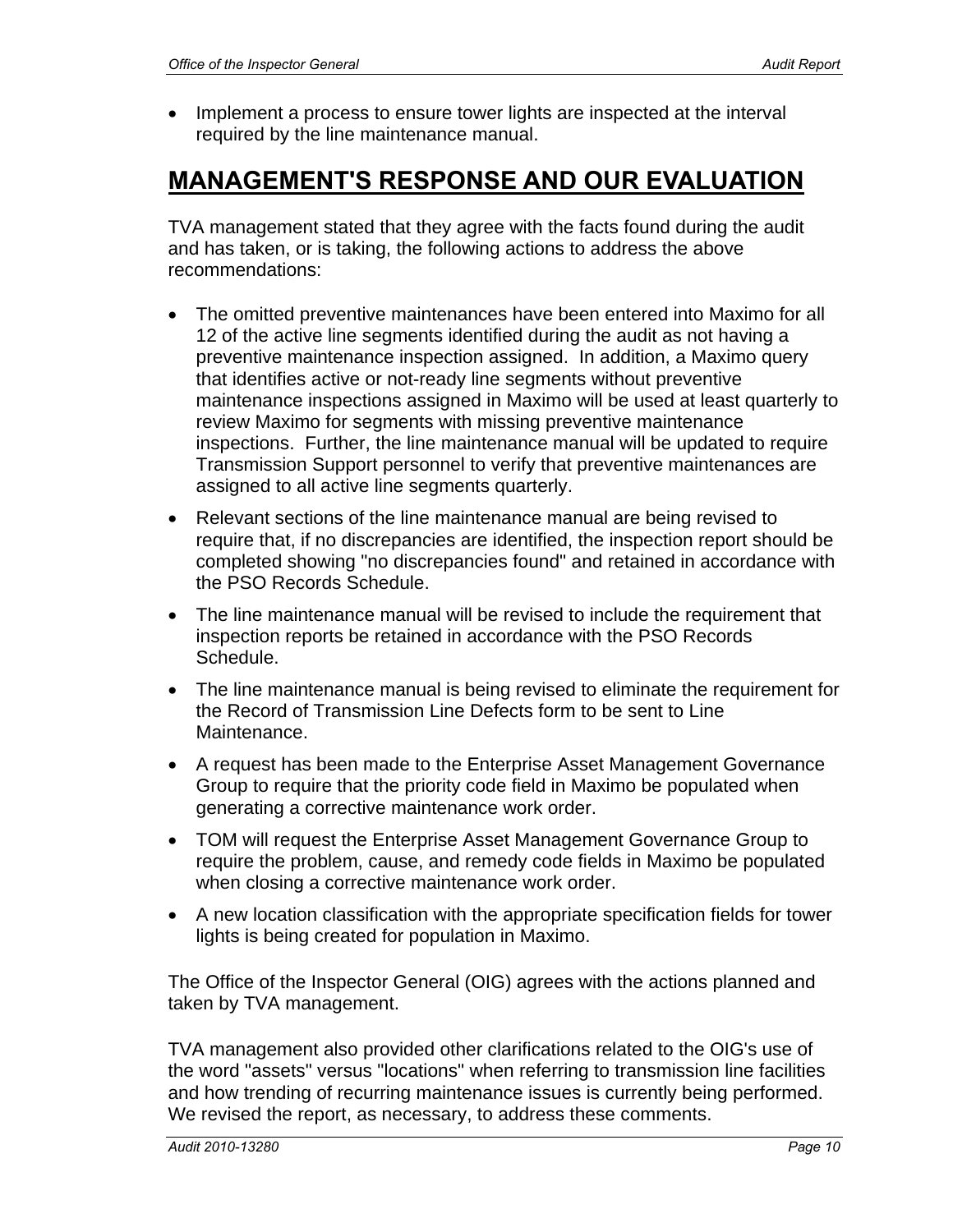E00 110630 001

June 30, 2011

Robert E. Martin, ET 3C-K

COMMENTS ON DRAFT AUDIT 2010-13280 - REVIEW OF THE TRANSMISSION LINE MAINTENANCE PROGRAM - COMMENTS

This memorandum s in reply to your request for comments on the DRAFT REVIEW OF THE TRANSMISSION LINE MAINTENANCE PROGRAM dated April 6, 2011. We appreciate the opportunity to provide comments to you concerning the recommendations of the audit. We do not disagree with the facts found during the audit. The few comments that we do not agree with are addressed respectively with TOM responses.

#### Office of the Inspector General (OIG) Finding 1

Twelve transmission lines that had not been assigned a preventive maintenance inspection interval in Maximo and therefore, were not scheduled for inspections.

#### Transmission Operations and Maintenance (TOM) Response

We do agree with the finding that 12 of approximately 3,500 transmission line segments did not have preventive mantenances assigned in Maximo. These were on relatively newly constructed segments or new segments resulting from a change to an existing segment. No inspections on these segments were late at the time of the audit, but could have been late if the omissions were not corrected.

#### OIG Recommendation 1

Ensure all lines have been assigned a preventive maintenance inspection interval in Maximo. Also, periodically reconcile all transmission assets loaded into Maximo to all transmission assets that have been assigned a preventive maintenance inspection interval in Maximo.

#### **TOM Response**

The transmission line facilities are classified as locations in Maximo and not assets. Where the term asset is used in the following discussion it refers to Maximo locations.

We agree that all transmission line assets required by the program to have periodic preventive maintenance inspections should have these inspection assigned in Maximo. We also agree that a periodic reconciliation should be performed to verify that the line assets required by the program to have a preventive maintenance inspection have a preventive maintenance inspection assigned in Maximo. Not all transmission Ine assets in Maximo are required to have preventive maintenance inspections assigned. Assets classified as Inactive or Not Ready do not have a preventive maintenance assigned. Also, only certain types of active line assets are required to have preventive maintenance inspections. Lines, structures, conductors, overhead ground wires, switches, etc., do not have separate preventive maintenance inspections assigned.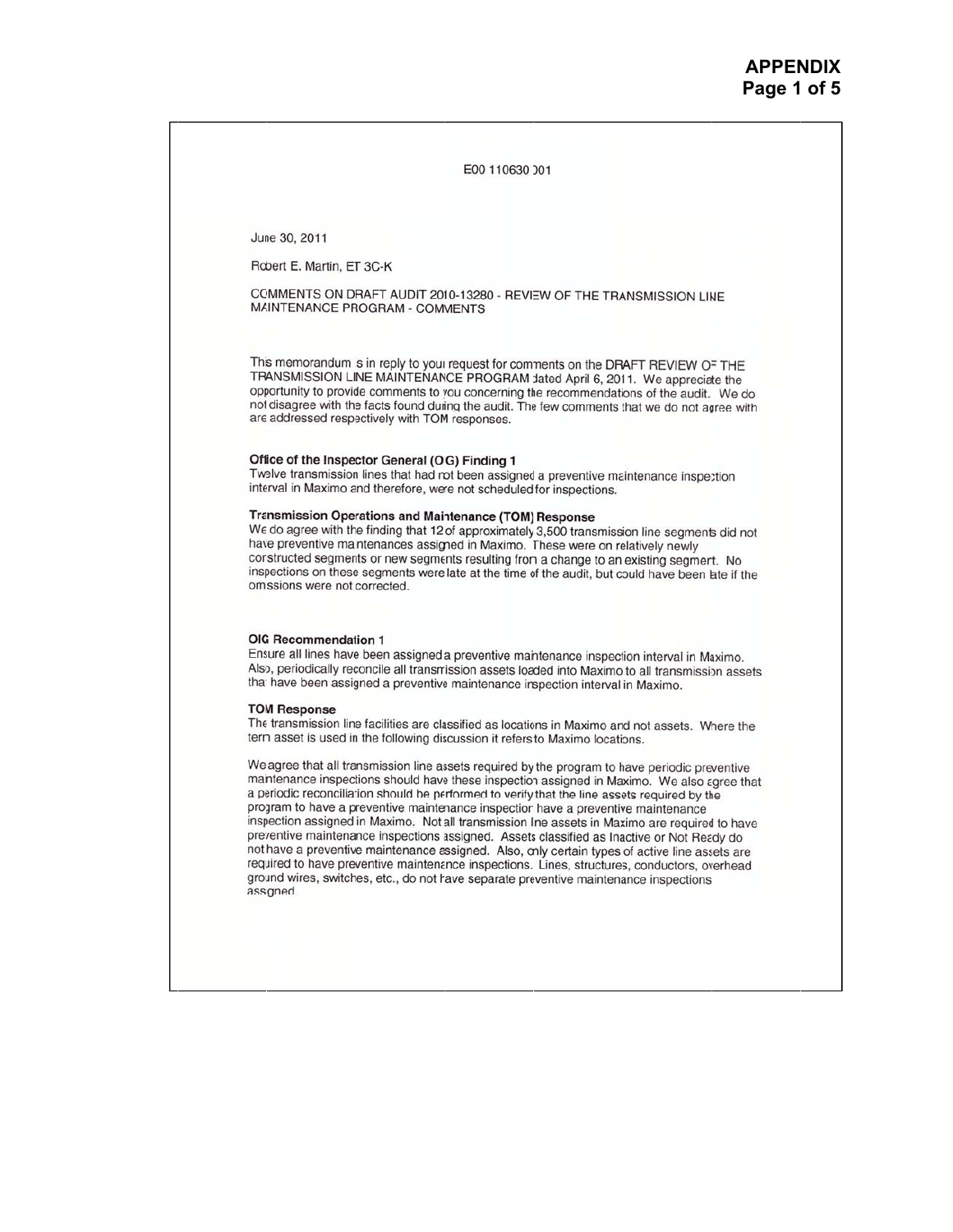Robert E. Martin Page 2 June 30, 2011

The omitted preventive maintenances have been entered into Maximc for all 12 of the active line segments identified during the audit as not having a preventive maintenance inspection assigned. A query hat identifies active or not ready line segments without preventive maintenance inspections assigned in Maximo has been developed and provided to Transmission Support (TS) employees. It is used at least quarterly to review Maximo for segments with missing preventive maintenance inspections. The link below initiates the report created by the query.

http://chaptpsnet.cha.tva.gov:8025/Analysis/PM/LocationsWithNoPMs\_Segments.asp

A rew section of the line maintenance manual addressing the preventve maintenance program has been drafted requiring TS to verify that preventive maintenances are assigned to all active line segments quarterly. This section will be published by October 1, 2011.

#### OIG Finding 2

Improvements that could be made to the manual and system documentation to allow for recording of inspecton results.

#### **TOM Response**

We do agree that improvements could be made to the manual and system of inspection documentation.

#### OIG Recommendation 2

Update the line maintenance manual to state that the Record of Transmission Line Defects form should be completed for all preventive maintenance inspections, even if deficiencies are not identified. This woud provide a trail of evidence that the inspection was performed and may increase the accountability of those performing the inspections.

We agree that there should be documentation that every preventive maintenance has been completed, even when no discrepancies are identified.

#### **TOM Response**

The sections of the line maintenance manual providing instructions for Routine Foot Patrols, Minimal Climbing Inspections, and Climbing Inspections have been revised to include the requirement that: If no discrepancies are identified, the inspection report should be completed showing "no discrepancies found" and retained in accordance with PSO records schedule. Draits of these changes have been made and approved by the Line Solutions Team. These and revisions will be published by October 1, 2011.

#### OIG Recommendation 3

Emphasize to Transmission Service Center (TSC) personnel that the Fecord of Transmission Line Defects form should be retained in accordance with the PSO records schedule.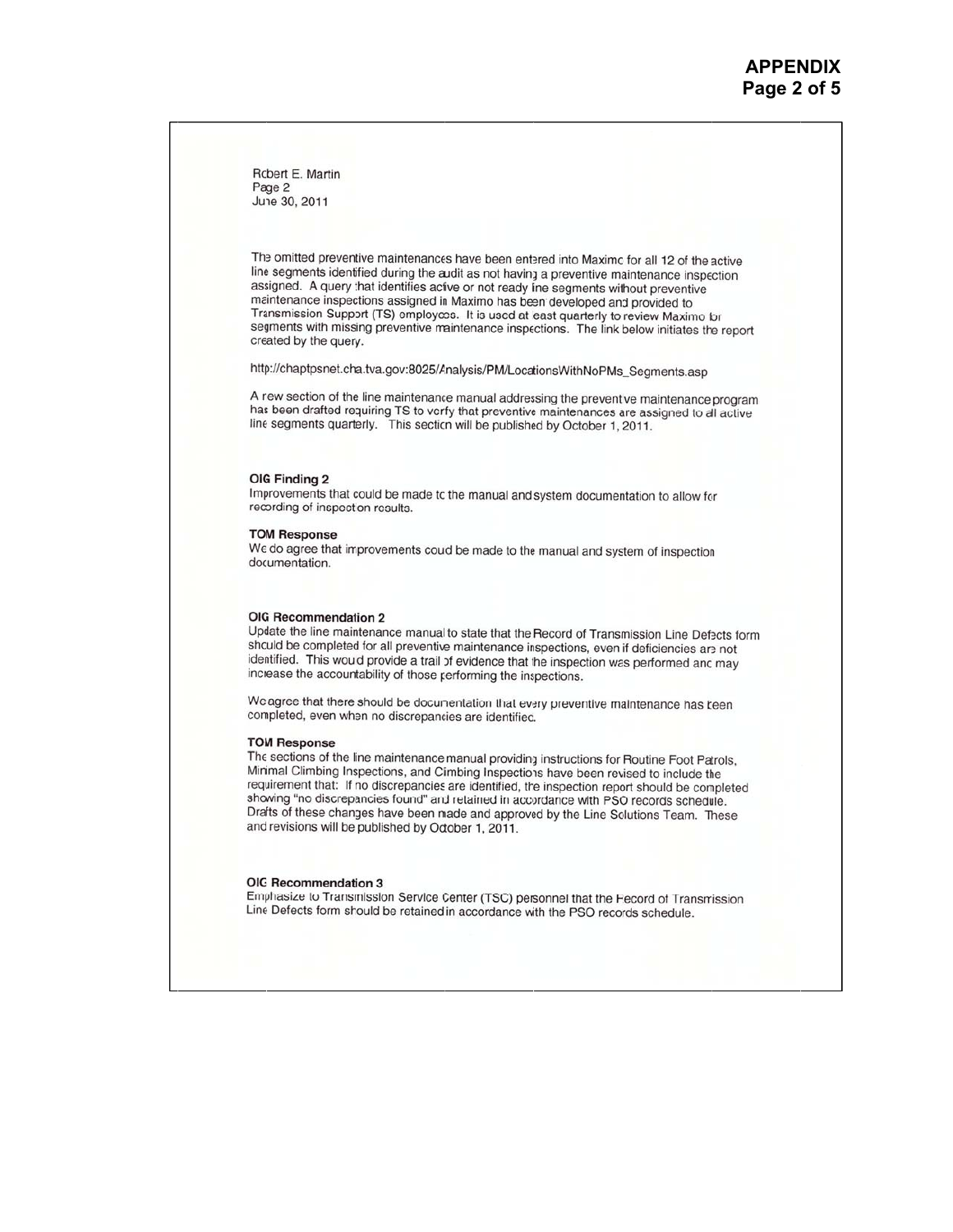Robert E. Martin Page 3 June 30, 2011

We agree that inspection records should be retained in accordance with the PSO records schedule.

#### **TOM Response**

A revision of the line maintenance manual section, Inspection Program TOM-LMM-6-INSP-001, has been drafted and approved by the Line Solutions Team to include the requirement that inspection reports be retained in accordance with the PSO records schedule. This revision will be published by Ocober 1, 2011

#### OIG Recommendation 4

Ether enforce the requirement noted in the line maintenance manual to submit the Record of Transmission Line Defects form (TVA 6320) to Line Maintenance or update the line maintenance manual to eliminate the requirement to more accurately reflect the process that is in place.

We agree that actual practices should be in accordance with requirements in the line maintenance manual or if the requirements in the line maintenance manual are not needed, they should be charged.

#### **TOM Response**

A revision of the line maintenance manual section, Inspection Program TOM-LMM-6-INSP-001, has been drafted and approved by the Line Solutions Team to eliminate the requirement for the Record of Transmission Line Defects form to be sent to Line Maintenance group. This revision will be published by October 1, 2011.

#### OIG Finding 3

Trending of recurring maintenance issues using problem codes from Maximo not being done.

#### **TOM Response**

We do agree that Maximo problem codes are not being used to trend recurring maintenance issues. However, we do not agree that trending of recurring maintenance issues is not being perlormed. Failure codes in the Service Interruption Data provide information for trending of the most serious recurring maintenance issues. TVA transmission system reliability metrics (11 consecutive years of 99.999 percent reliability) support that we have identified and corrected serious recurring maintenance issues.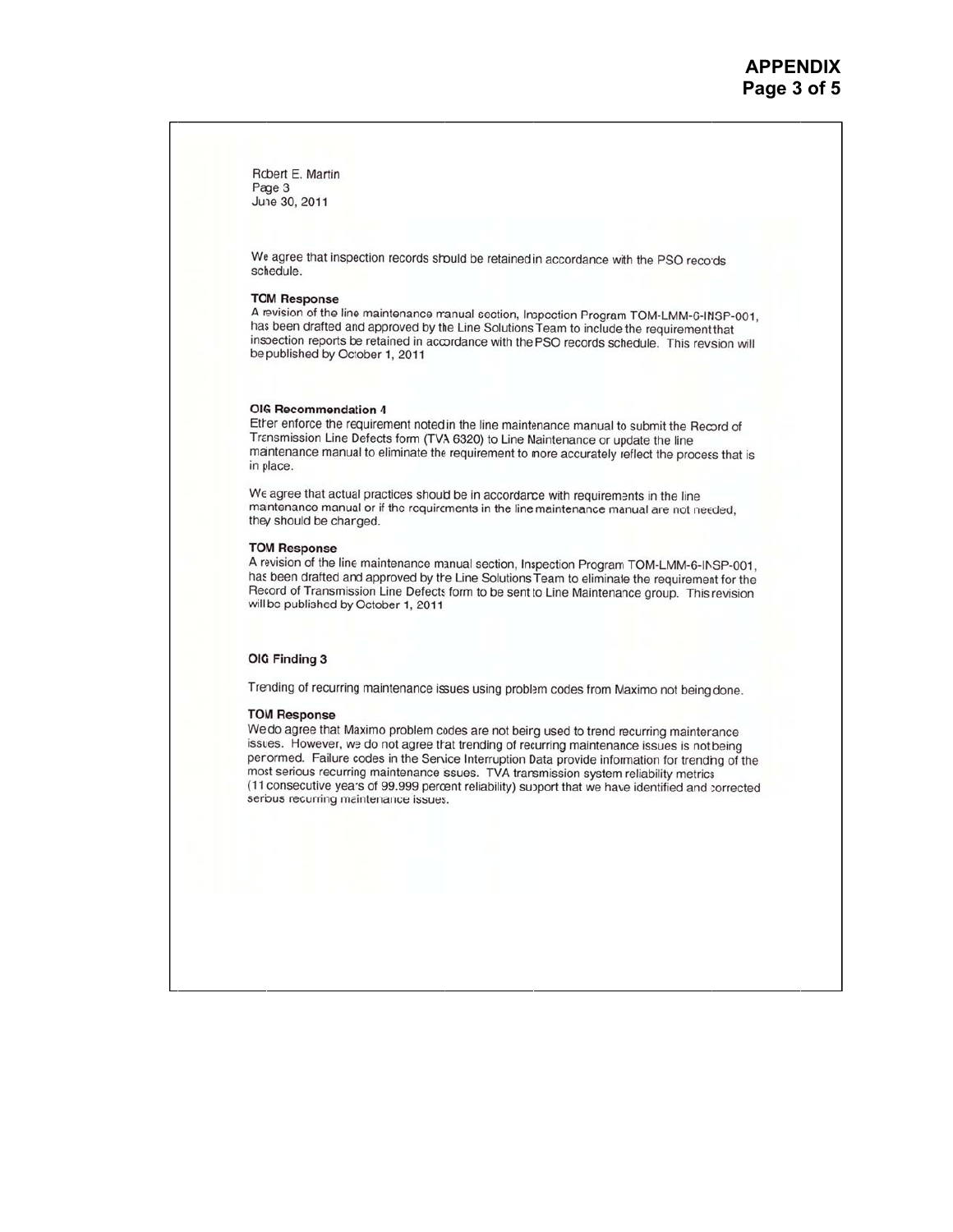Robert E. Martin Page 4 June 30, 2011

#### OIG Recommendation 5

Revise Maximo to require (1) the priority code field to be manually populated when generating a corrective maintenance work order, and (2) that problem, cause, and remedy code fields be populated when closing a corrective maintenance work order.

We agree that (1) the priority code field should be manually populated when generating a corrective maintenance work order, and (2) that problem, cause, and remedy code fields should be populated when closing a corrective maintenance work order.

#### **TOM Response**

A defect ticket has been turned to the Enterprise Asset Management (EAM) Governance Group to require that the piority code field be populated when generating a corrective maintenance work order. This adion has been approved by the EAM Governance Group and will be effective after the July 2011 Maximo outage.

We plan to initiate a defect ticket to the EAM Governance Group for changes to Maximo that would require problem, cause, and remedy code fields be populated when closing a corrective maintenance work crder by August 1, 2011. If approval by the EAM Governance Group, we will implement this action.

#### OIG Finding 4

Improvements coulc be made with scheduling preventive maintenance inspections of tower lightning.

#### **TOM Response**

We agree that there are opportunities for improvement in the scheduling of preventive maintenance inspections of tower lights.

#### OIG Recommendation 6

Implement a process to ensure tower lights are inspected at the interval required by the line maintenance manual.

We agree that that tower lighting inspections should be completed within the intervals defined in the line maintenance manual.

#### **TOM Response**

A new location classification with the appropriate specification fields for tower lights is being created for population in Maximo. The tower lighting data and preventive maintenances will be entered into Maximo by March 1, 2012.